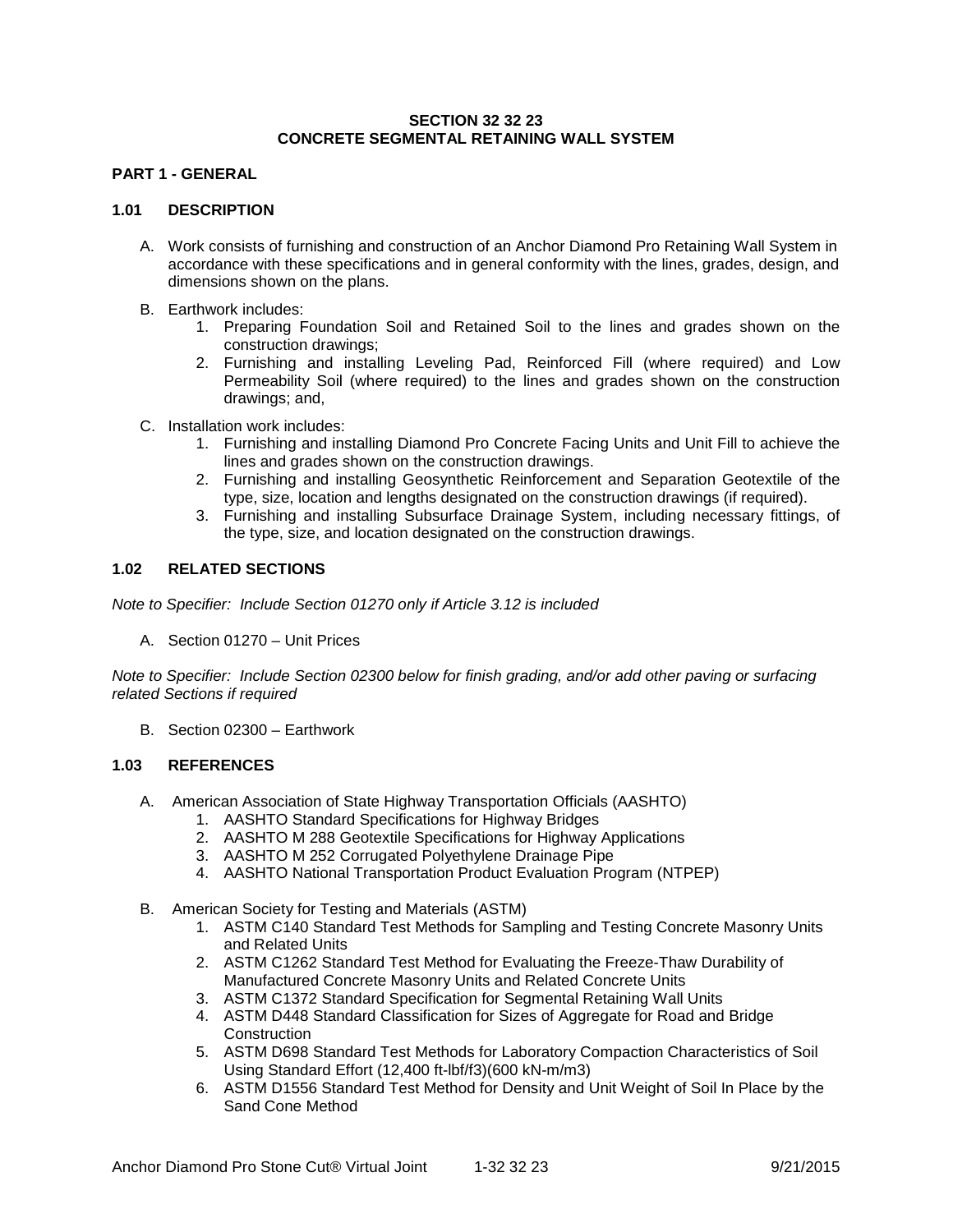- 7. ASTM D1557 Standard Test Methods for Laboratory Compaction Characteristics of Soil Using Modified Effort (56,000 ft-lbf/f3)(2700 kN-m/m3)
- 8. ASTM D2487 Standard Classification of Soils for Engineering Purposes (Unified Soil Classification System)
- 9. ASTM D2922 Standard Test Methods for Density of Soil and Soil-Aggregate In Place by Nuclear Methods (Shallow Depth)
- 10. ASTM D3034 Standard Specification for Type PSM Poly (Vinyl Chloride) (PVC) Sewer pipe and Fittings
- 11. ASTM D4318 Standard Test Methods for Liquid Limit, Plastic Limit, and Plasticity Index of Soils
- 12. ASTM D4491 Standard Test Method for Water Permeability of Geotextiles by the Permittivity Method
- 13. ASTM D4595 Standard Test Method for Tensile Properties of Geotextiles by the Wide-Width Strip Method
- 14. ASTM D4873 Standard Guide for Identification, Storage and Handling of Geosynthetics
- 15. ASTM D5084 Standard Test Method for Measurement of Hydraulic Conductivity of Saturated Porous Materials Using a Flexible Wall Permeameter.
- 16. ASTM D5262 Standard Test Method for Evaluating the Unconfined Tension Creep Behavior of Geosynthetics
- 17. ASTM D5321 Standard Test Method for Determining the Coefficient of Soil and Geosynthetic or Geosynthetic and Geosynthetic Friction by the Direct Shear Method
- 18. ASTM D5818 Standard Practice for Obtaining Samples of Geosynthetics from a Test Section for Assessment of Installation Damage
- 19. ASTM D6637 Standard Test Method for Determining Tensile Properties of Geogrids by the Single or Multi-Rib Tensile Method
- 20. ASTM D6638 Standard Test Method for Determining Connection Strength Between Geosynthetic Reinforcement and Segmental Concrete Units
- 21. ASTM D6916 Standard Test Method for Determining the Shear Strength Between Segmental Concrete Units
- 22. ASTM D6706 Standard Test Method for Measuring Geosynthetic Pullout Resistance in Soil
- 23. ASTM F405 Standard Specification for Corrugated Polyethylene (PE) Tubings and **Fittings**
- 24. ASTM G51 Standard Test Method for Measuring pH of Soil for Use in Corrosion Testing
- C. Federal Highway Administration
	- 1. Samtani, Naresh C., Christopher, B., and Berg, R., "Design and Construction of Mechanically Stabilized Earth Walls and Reinforced Soil Slopes", Volumes 1 and 2, Federal Highway Administration Report Nos. FHWA-NHI-10-024 and FHWA-NHI-10-025, November 2009.
	- 2. Elias, V., Fishman, K., Christopher, B., and Berg, R., "Corrosion/Degradation of Soil Reinforcements for Mechanically Stabilized Earth Walls and Reinforced Soil Slopes", Federal Highway Administration Report No. FHWA-NHI-09-087, November 2009.
- D. National Concrete Masonry Association (NCMA)
	- 1. NCMA Design Manual for Segmental Retaining Walls, Third Edition, 2010

# **1.04 DEFINITIONS**

- A. Segmental Retaining Wall (SRW) Units: Dry-stacked concrete masonry units used as the retaining wall fascia.
- B. Reinforced Fill: Soil which is used as fill behind the SRW unit and within the reinforced soil mass (if applicable).
- C. Unit Fill and Drainage Aggregate: Material used (if applicable) within, between, and directly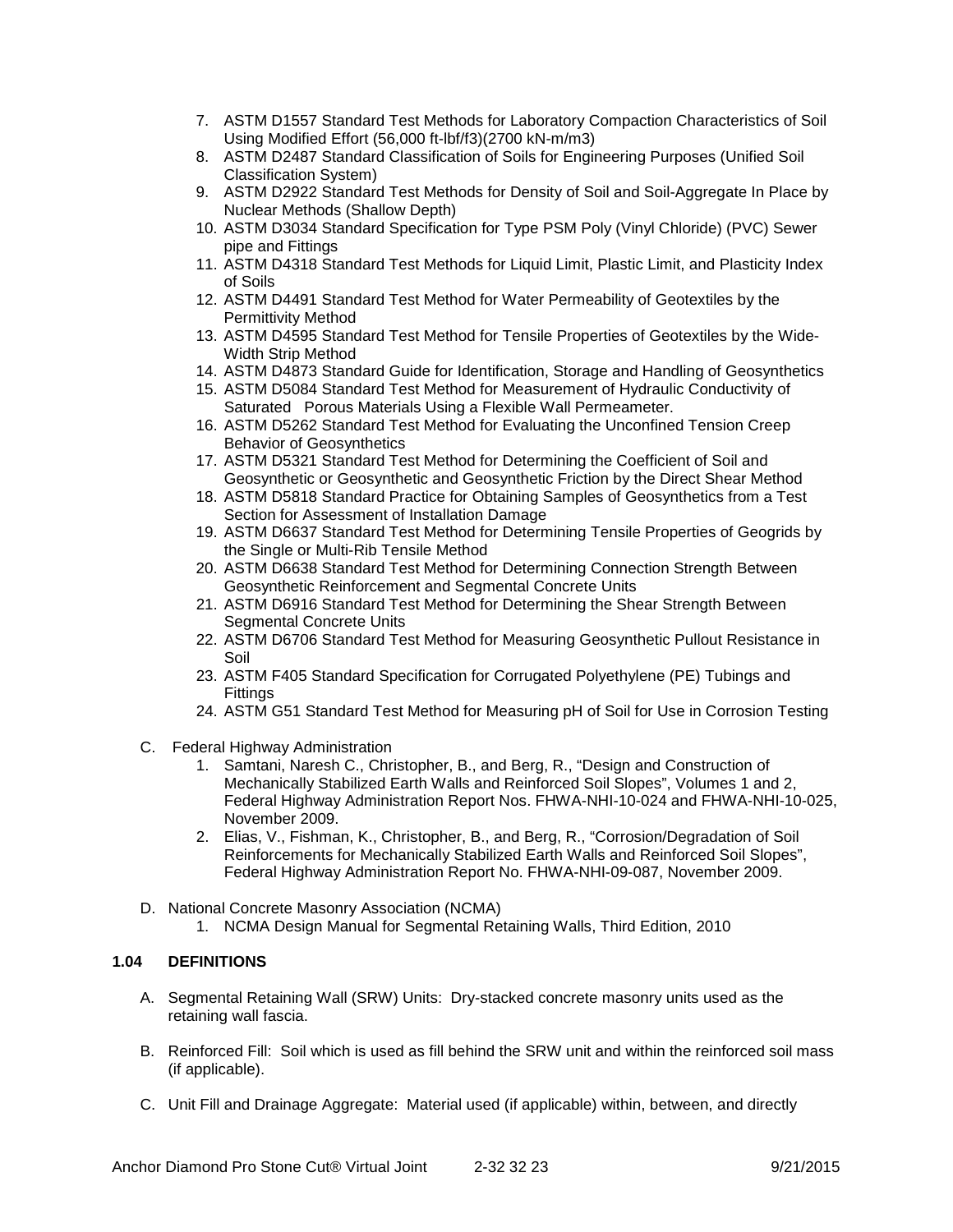behind the concrete retaining wall units.

- D. Geotextile Separation Fabric: Material used for separation and filtration of dissimilar soil types.
- E. Foundation Soil: Soil mass supporting the leveling pad and reinforced soil zone of the retaining wall system.
- F. Retained Soil: The soil mass located behind the reinforced soil zone, either undisturbed native soils or compacted fill.
- G. Leveling Pad: A level surface consisting of crushed stone, sand and gravel or unreinforced concrete placed to provide a working surface for placement of the SRW unit.
- H. Geosynthetic Reinforcement: Polymeric material designed specifically to reinforce the soil mass.
- I. Pre-fabricated Drainage Composite: three-dimensional geosynthetic drainage medium encapsulated in a geotextile filter, used to transport water.
- J. Subsurface Drainage System: horizontal pipe encapsulated within drainage aggregate at or near the base of the reinforced soil to facilitate removal of water from the wall system.
- K. Low Permeability Soil: Clay soil or low permeability geosynthetic used to prevent water percolation into the drainage zone and reinforced backfill behind the wall.
- L. Global Stability: The general mass movement of a soil reinforced segmental retaining wall structure and adjacent soil mass.
- M. Project Geotechnical Engineer: A registered engineer who provides site observations, recommendations for foundation support/global stability, and verifies soil shear strength parameters.

# **1.05 SUBMITTALS / CERTIFICATION**

- A. Product Data
	- 1. Product Data: Material description and installation instructions for each manufactured product specified
	- 2. Name and address of the production facility where the proposed facing units will be manufactured. All units shall be manufactured at the same facility.
	- 3. Notarized letter from the facing unit manufacturer stating that the units supplied for this project are manufactured in complete compliance with this specification. The letter shall state that the units shown in the attached test reports are representative samples of the plants normal mix design and regular production runs.
	- 4. Notarized letter from the reinforcement manufacturer stating that the geosynthetic reinforcement has been manufactured in complete compliance with the reinforcement manufacturer's current NTPEP report.
- B. Samples:
	- 1. Contractor shall submit to the owner for approval, and retain for the balance of the project, a minimum of one SRW unit that represents the range of texture and color permitted.
- C. Test Reports:
	- 1. Independent Laboratory reports indicating compressive strength, moisture absorption and freeze-thaw durability of the concrete retaining wall units from the proposed production facility.
	- 2. Independent test reports verifying the long-term design strength properties (creep,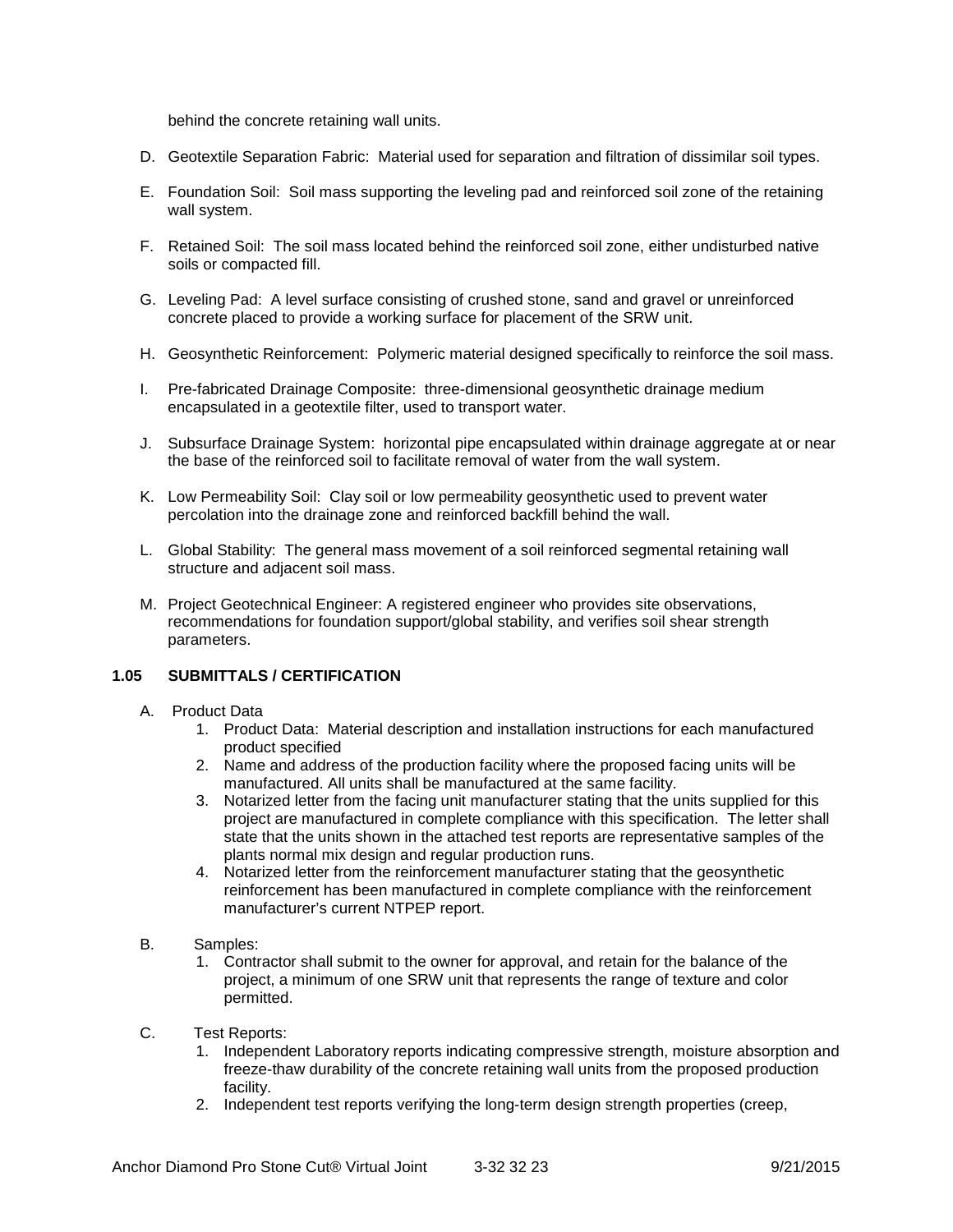installation damage, and durability) and soil interaction properties of the geosynthetic reinforcement.

- 3. Independent test reports verifying the connection capacity between the geosynthetic reinforcement and the concrete retaining wall units.
- D. Wall Design Engineer Qualifications:
	- 1. Current insurance policy verifying professional liability and errors and omissions insurance coverage for an aggregate and per claim limit of at least one million dollars (\$1,000,000).
	- 2. Notarized letter certifying the proposed retaining wall Design Engineer is a licensed professional engineer in the state of wall installation and has a minimum of 4 years and 200,000 square feet of retaining wall system design experience.
- E. Retaining Wall Contractor Qualifications:
	- 1. Notarized statement showing that the retaining wall contractor has installed a minimum of 100,000 square feet of segmental retaining walls.
	- 2. The Retaining Wall Installer shall furnish five (5) project references of similar size and scope to this project including the wall(s) height and square footage. References shall include the contact information of Owner or General Contractor.
- F. Retaining Wall Design:
	- 1. Shop Drawings: One digitally signed set of the retaining wall system design, including wall elevation views, geosynthetic reinforcement layout, pertinent details, and drainage provisions. A registered professional engineer licensed in the state of wall installation shall sign and certify that the shop drawings are designed in accordance with the project civil plans and specifications.
	- 2. Design Calculations: One digitally signed set of engineering design calculations prepared in accordance with the NCMA Design Manual for Segmental Retaining Walls, 3rd Edition or the AASHTO Standard Specifications for Highway Bridges (whichever is applicable). Analysis shall include Internal, External and Bearing Capacity Calculations and include the short term and long term loading conditions on the wall. A Global Stability analysis should be coordinated with the project geotechnical engineer and incorporated into the wall design.

# **1.06 DELIVERY, STORAGE AND HANDLING**

- A. SRW Units and Accessories: Deliver, store, and handle materials in accordance with manufacturer's recommendations, in such a manner as to prevent damage. Check the materials upon delivery to assure that proper material has been received. Store SRW units above ground on wood pallets or blocking. Remove damaged or otherwise unsuitable material, when so determined, from the site.
- B. Exposed faces of SRW units shall be relatively free of chips, cracks, stains, and other imperfections detracting from their appearance, when viewed from a distance of 20 feet under diffused lighting.
- C. Prevent mud, wet cement, adhesives and similar materials that may harm appearance of SRW units, from coming in contact with system components.
- D. Geosynthetics (including geosynthetic reinforcement, geotextile filter, pre-fabricated drainage composite) shall be delivered, stored, and handled in accordance with ASTM D4873.

## **1.07 EXTRA MATERIALS**

A. Furnish Owner with 3 replacement SRW units identical to those installed on the Project.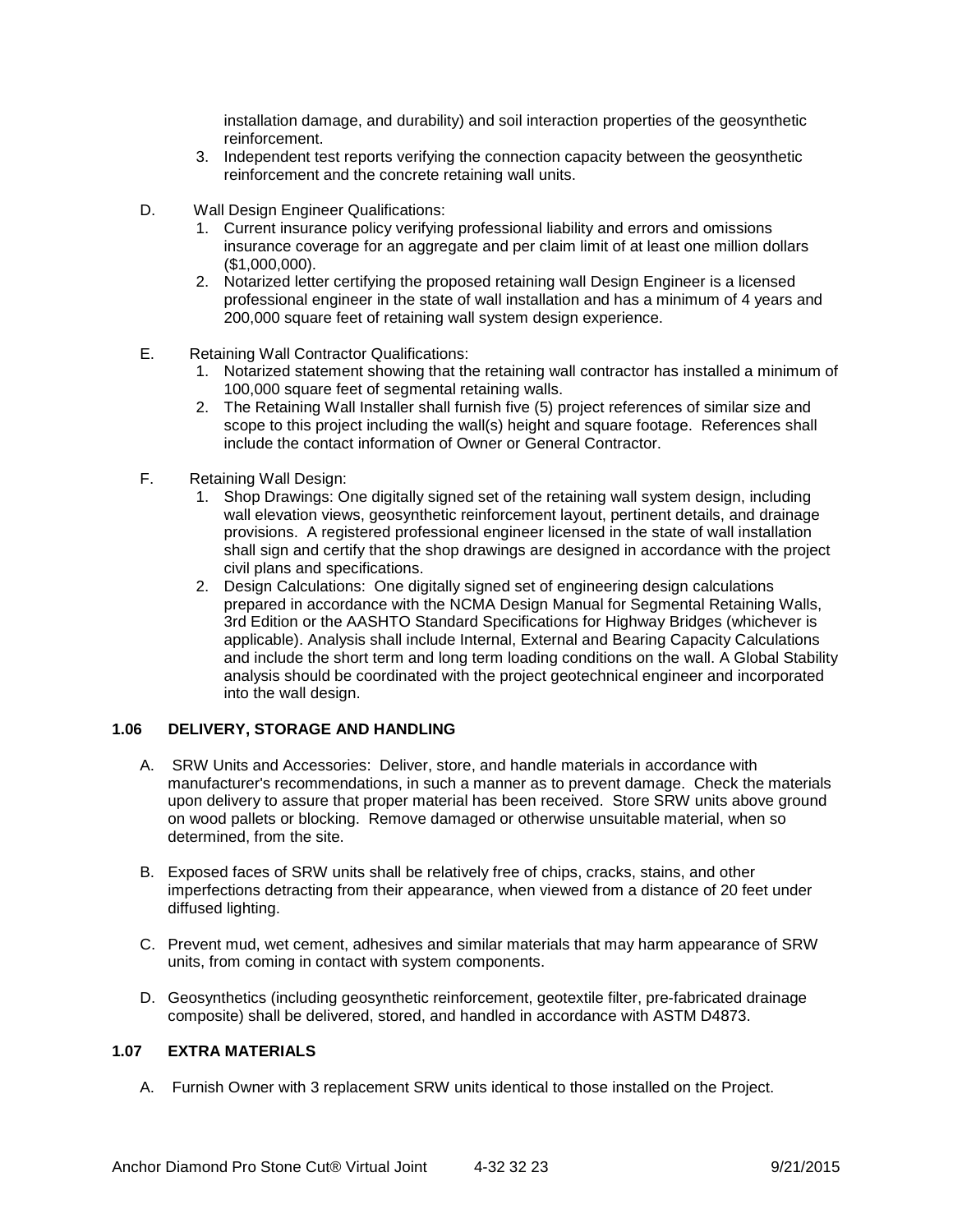### **PART 2 - PRODUCTS**

#### **2.01 MATERIALS**

- A. SRW Units: Anchor Diamond Pro Retaining Wall Units" as manufactured under license from Anchor Wall Systems.
	- 1. Physical Requirements
		- a.Meet requirements of ASTM C1372, except the unit height dimensions shall not vary more than plus or minus 1/16 inch from that specified in the ASTM reference, not including textured face.
		- b.Unit Face Area: Not less than 1.0 square foot.
		- c.Color: Selected by the [Architect] [Engineer] [Owner] from manufacturer's full range of standard colors.
		- d.Face Pattern Geometry: Stone Cut® and Stone Cut® Virtual Joint
		- e.Texture: Split Rock Face.
		- f. Batter: Include an integral concrete shear connection flange/locator to provide a 1 inch setback for each wall course.
- B. Geosynthetic Reinforcement: Polyester fiber geogrid or geotextile, or polypropylene woven geotextile, as shown on the Drawings.
- C. Leveling Pad
	- 1. Aggregate Base: Crushed stone or granular fill meeting the following gradation as determined in accordance with ASTM D448: Sieve Size **Percent Passing**

| 1 inch  | 100      |
|---------|----------|
| No. 4   | 35 to 70 |
| No. 40  | 10 to 35 |
| No. 200 | 3 to 10  |

a.Base Thickness: 6 inches (minimum compacted thickness).

- 2. Concrete Base: Non-reinforced lean concrete base.
	- a.Compressive Strength: 3,000 psi (maximum).
		- b.Base Thickness: At least 2 inches.
- D. Unit Fill and Drainage Aggregate: Clean crushed stone or granular fill meeting the following gradation as determined in accordance with ASTM D448: Sieve Size **Percent Passing**

| 1 inch     | 100               |
|------------|-------------------|
| $3/4$ inch | 75 to 100         |
| No. 4      | $0$ to $60$       |
| No. 40     | $0$ to 50         |
| No. 200    | $0 \text{ to } 5$ |
|            |                   |

E. Reinforced Fill: Soil free of organics and debris and consisting of either GP, GW, SP, SW, or SM type, classified in accordance with ASTM D2487 and the USCS classification system and meeting the following gradation as determined in accordance with ASTM D448: Sieve Size **Percent Passing** 

| 1 inch  | 100       |
|---------|-----------|
| No. 4   | 20 to 100 |
| No. 40  | 0 to 60   |
| No. 200 | $0$ to 35 |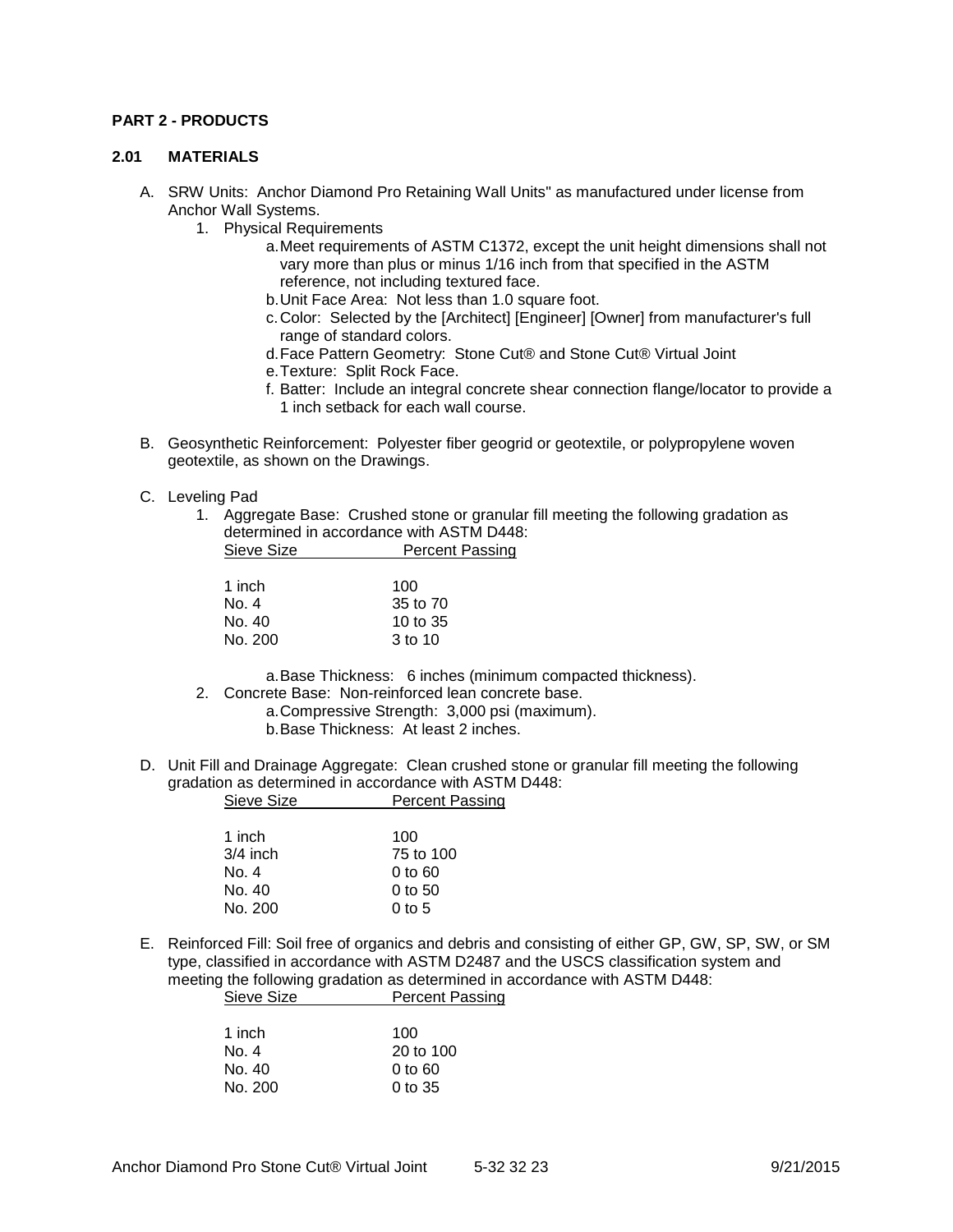- 1. Plasticity Index (PI) < 6 per ASTM D4318.
- 2. Maximum particle size for backfill is 1 inch unless field tests have been performed to evaluate potential strength reduction to the geosynthetic reinforcement due to damage during construction per ASTM D5818.
- 3. Unsuitable soils are organic soils and those soils classified as SC, CL, ML, CH, OH, MH, OL, or PT.
- F. Low Permeability Soil: Clayey soil or other similar material which will prevent percolation into the drainage zone behind the wall.
- G. Drainage Pipe: Perforated or slotted PVC or corrugated HDPE pipe manufactured in accordance with D3034 and/or ASTM F405. All connectors and fittings shall match the piping material.
- H. Geotextile Separation Fabric: Geotextile Separation fabric shall be minimum 4.0 oz/sy, polypropylene, needle-punched nonwoven fabric.
- I. Construction Adhesive: Exterior grade adhesive as recommended by the retaining wall unit manufacturer.

# **PART 3 – EXECUTION**

### **3.01 EXAMINATION**

*Note to Specifier: In Paragraph below, select appropriate entity*

- A. Prior to commencing work, the retaining wall contractor shall examine the areas and conditions under which the retaining wall system is to be erected, and notify the [Architect] [Engineer] [Owner] [General Contractor] in writing of conditions detrimental to the proper and timely completion of the work. Do not proceed with the work until unsatisfactory conditions have been corrected.
- B. Promptly notify the wall design engineer of site conditions which may affect wall performance, soil conditions observed other than those assumed, or other conditions that may require a reevaluation of the wall design.
- C. Verify the location of existing structures and utilities prior to excavation.

#### **3.02 PREPARATION**

- A. Ensure surrounding structures are protected from the effects of wall excavation.
- B. Excavation support, if required, is the responsibility of the Contractor, including the stability of the excavation and its influence on adjacent properties and structures.

### **3.03 EXCAVATION**

*Note to Specifier: In Paragraph below, select appropriate entity*

A. Excavate to the lines and grades shown on the Drawings. Over-excavation not approved by the [Architect] [Engineer] [Owner (or Owner's representative)] will not be paid for by the Owner. Replacement of these soils with compacted fill and/or wall system components will be required at the Contractor's expense. Use care in excavating to prevent disturbance of the base beyond the lines shown.

# **3.04 FOUNDATION PREPARATION**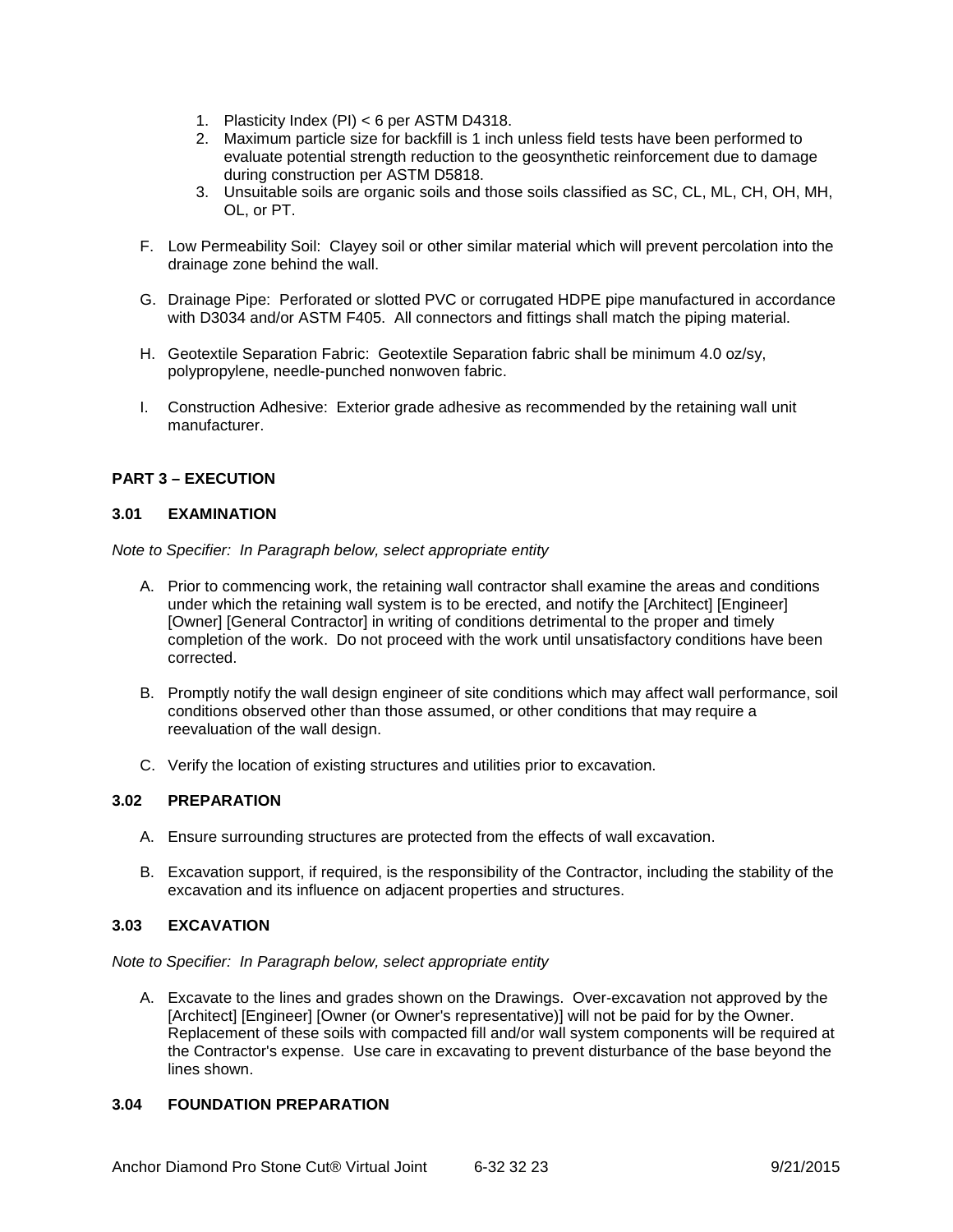- A. Excavate foundation soil as required for footing or base dimension shown on the Drawings, or as directed by the Project geotechnical engineer.
- B. The Project geotechnical engineer will examine foundation soil to ensure that the actual foundation soil strength meets or exceeds that indicated on the Drawings. At the direction of the project geotechnical engineer, remove soil not meeting the required strength. Oversize resulting excavation sufficiently from the front of the block to the back of the reinforcement, and backfill with suitable compacted backfill soils.
- C. The Project geotechnical engineer will determine if the foundation soils will require special treatment or correction to control total and differential settlement.
- D. Fill over-excavated areas with suitable compacted backfill, as recommended by the Project geotechnical engineer.

#### **3.05 LEVELING PAD PREPARATION**

- A. Place base materials to the depths and widths shown on the Drawings, upon undisturbed soils, or foundation soils prepared in accordance with Article 3.04.
	- 1. Extend the leveling pad laterally at least 6 inches in front and behind the lowermost SRW unit.
	- 2. Provide aggregate base compacted to 6 inches thick (minimum) or as shown on the drawings.
	- 3. The Contractor may at their option, provide a concrete leveling pad as specified in Subparagraph 2.01.C.2, in lieu of the aggregate base.
	- 4. Where a reinforced footing is required by local code official, place footing below frost depth.
- B. Compact aggregate base material to provide a level, hard surface on which to place the first course of SRW units.
- C. Prepare base materials to ensure complete contact with SRW units. Gaps are not allowed.

#### **3.06 ERECTION**

- A. General: Erect SRW units in accordance with manufacturer's instructions and recommendations, and as specified herein.
- B. Place first course of concrete wall units on the prepared base material. Check units for level and alignment. Maintain the same elevation at the top of each unit within each section of the base course.
- C. Ensure that foundation units are in full contact with the leveling pad.
- D. Place concrete wall units side-by-side for full length of wall alignment. Alignment may be done by using a string line measured from the back of the block. Gaps are not allowed between the foundation concrete wall units.
- E. Place drainage aggregate between and directly behind the SRW. Fill any voids in SRW units with drainage aggregate. Provide a drainage zone behind the SRW units a minimum of 12 inches wide to within 8 inches of the final grade. Cap the backfill and drainage aggregate zone with separation fabric and then 8 inches of low permeability soil.
- F. Install drainage pipe at the lowest elevation possible to maintain gravity flow of water to outside of the reinforced zone. Slope the main collection drainage pipe 2 percent (minimum) to provide gravity flow to the daylighted areas. Daylight the main collection drainage pipe through the face of the wall, and/or to an appropriate location away from the wall system at each low point or at 50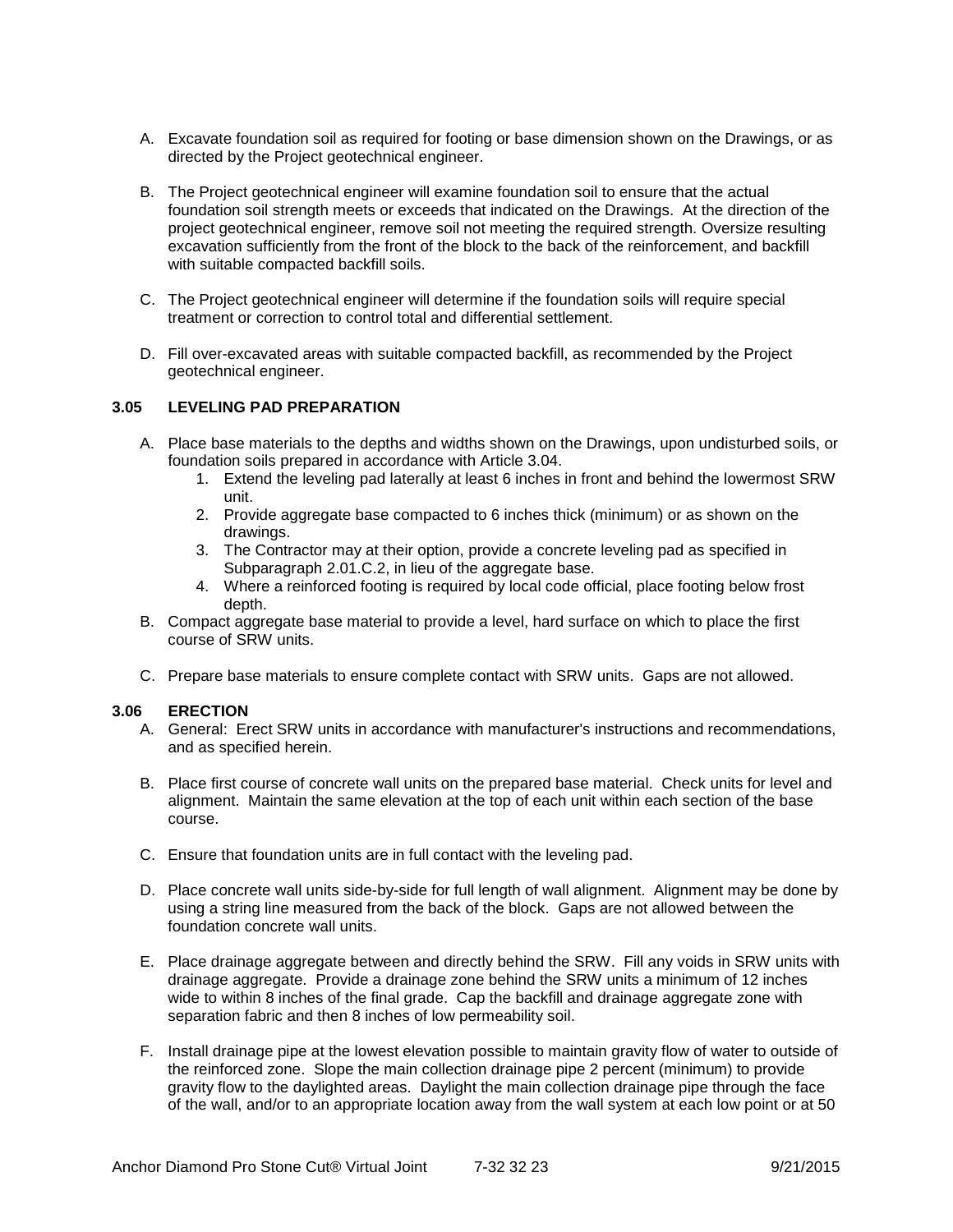foot (maximum) intervals along the wall. Alternately, the drainage pipe can be connected to a storm sewer system at 50 foot (maximum) intervals.

- G. Remove excess fill from top of SRW units and install next course. Ensure drainage aggregate and backfill are compacted before installation of next course.
- H. Check each course for level and alignment. Adjust SRW units as necessary to maintain level and alignment prior to proceeding with each additional course.
- I. Install each succeeding course. Backfill as each course is completed. Pull the SRW units forward until the locating surface of the SRW unit contacts the locating surface of the SRW units in the preceding course. Interlock wall segments that meet at corners by overlapping successive courses. Attach SRW units at exterior corners with adhesive specified.
- J. Install geosynthetic reinforcement in accordance with geosynthetic manufacturer's recommendations and the shop drawings.
	- 1. Orient geosynthetic reinforcement with the highest strength axis perpendicular to the wall face.
	- 2. Prior to geosynthetic reinforcement placement, place the backfill and compact to the elevation of the top of the wall units at the elevation of the geosynthetic reinforcement.
	- 3. Place geosynthetic reinforcement at the elevations and to the lengths shown on the Drawings.
	- 4. Lay geosynthetic reinforcement horizontally on top of the SRW units and the compacted backfill soils. Place the geosynthetic reinforcement within one inch of the face of the SRW units. Place the next course of SRW units on top of the geosynthetic reinforcement.
	- 5. The geosynthetic reinforcement shall be in tension and free from wrinkles prior to placement of the backfill soils. Pull geosynthetic reinforcement hand-taut and secure in place with staples, stakes, or by hand-tensioning until the geosynthetic reinforcement is covered by 6 inches of loose fill.
	- 6. The geosynthetic reinforcements shall be continuous throughout their embedment lengths. Splices in the geosynthetic reinforcement strength direction are not allowed.
	- 7. Do not operate tracked construction equipment directly on the geosynthetic reinforcement. At least 6 inches of compacted backfill soil is required prior to operation of tracked vehicles over the geosynthetic reinforcement. Keep turning of tracked construction equipment to a minimum.
	- 8. Rubber-tired equipment may pass over the geosynthetic reinforcement at speeds of less than 10 miles per hour. Turning of rubber-tired equipment is not allowed on the geosynthetic reinforcement.

# **3.07 BACKFILL PLACEMENT**

- A. Place reinforced fill, spread and compact in a manner that will minimize slack in the reinforcement.
- B. Place fill within the reinforced zone and compact in lifts not exceeding 6 inches (loose thickness) where hand-operated compaction equipment is used, and not exceeding 12 inches (loose thickness) where heavy, self-propelled compaction equipment is used.
	- 1. Only lightweight hand-operated compaction equipment is allowed within 3 feet of the back of the retaining wall units. If the specified compaction cannot be achieved within 3 feet of the back of the retaining wall units, replace the reinforced soil in this zone with drainage aggregate material.
- C. Compaction testing shall be done in accordance with ASTM D1556 or ASTM D2922.
- D. Minimum Compaction Requirements for Fill Placed in the Reinforced and Retained Zone. 1. The minimum compaction requirement shall be determined by the project geotechnical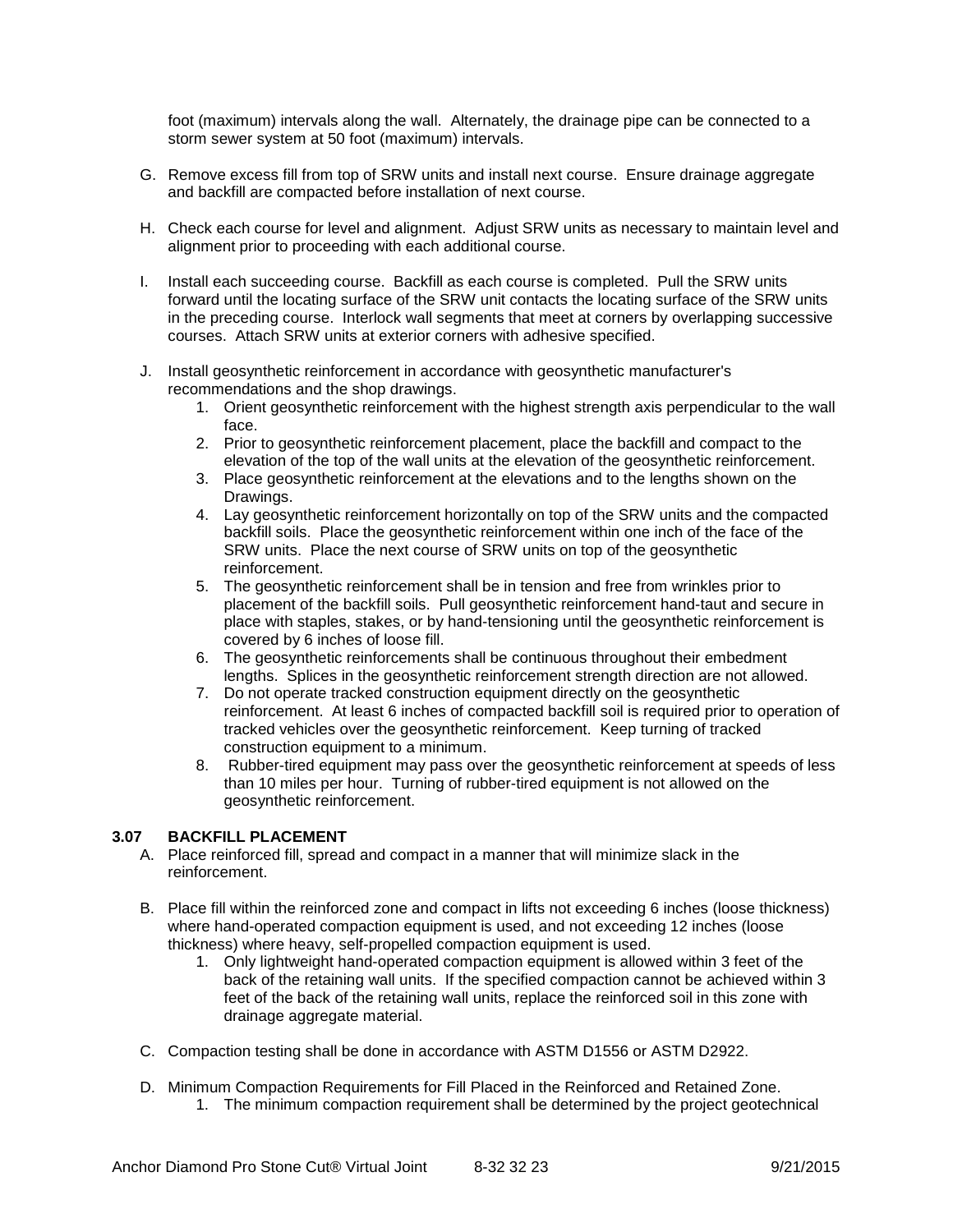engineer testing the compaction. At no time shall the soil compaction requirements be less than 95 percent of the soil's standard Proctor maximum dry density (ASTM D698) [modified Proctor maximum dry density (ASTM D1557)] for the entire wall height.

- 2. Utility Trench Backfill: Compact utility trench backfill in or below the reinforced soil zone to 98 percent of the soil's standard Proctor maximum dry density (ASTM D698) [modified Proctor maximum dry density (ASTM D1557)], or as recommended by the Project geotechnical engineer. If the height from the utility to finish grade is higher than 30 feet, increase compaction to 100 percent of the standard Proctor density [modified Proctor density].
	- a.Utilities must be properly designed (by others) to withstand all forces from the retaining wall units, reinforced soil mass, and surcharge loads, if any.
- 3. Moisture Content: Within 2 percentage points of the optimum moisture content for all wall heights.
- 4. These specifications may be changed based on recommendations by the Project geotechnical engineer.
	- a.If changes are required, the Contract Sum will be adjusted by written Change Order.
- E. At the end of each day's operation, slope the last level of compacted backfill away from the interior (concealed) face of the wall to direct surface water runoff away from the wall face.
	- 1. The General Contractor is responsible for ensuring that the finished site drainage is directed away from the retaining wall system.
	- 2. In addition, the General Contractor is responsible for ensuring that surface water runoff from adjacent construction areas is not allowed to enter the retaining wall area of the construction site.
- F. Refer to Article 3.10 for compaction testing.

### **3.08 CAP UNIT INSTALLATION**

- A. Apply adhesive to the top surface of the SRW unit below and place the cap unit into desired position.
- B. Cut cap SRW units as necessary to obtain the proper fit.
- C. Backfill and compact to top of SRW unit.

# **3.09 SITE CONSTRUCTION TOLERANCES**

- A. Site Construction Tolerance
	- 1. Vertical Alignment: Plus or minus 1-1/2 inches over any 10-foot distance, with a maximum differential of 3 inches over the length of the wall.
	- 2. Horizontal Location Control from Grading Plan
		- a.Straight Lines: Plus or minus 1-1/2 inches over any 10-foot distance.
		- b.Corner and Radius Locations: Plus or minus 12 inches.
		- c.Curves and Serpentine Radii: Plus or minus 2 feet.
	- 3. Immediate Post Construction Wall Batter: Within 2 degrees of the design batter of the concrete retaining wall units.
	- 4. Bulging: Plus or minus 1-1/4 inches over any 10-foot distance.

# **3.10 FIELD QUALITY CONTROL**

- A. Installer is responsible for quality control of installation of system components.
- B. The Owner or General Contractor, at their expense, will retain a qualified professional to perform quality assurance checks of the installer's work.